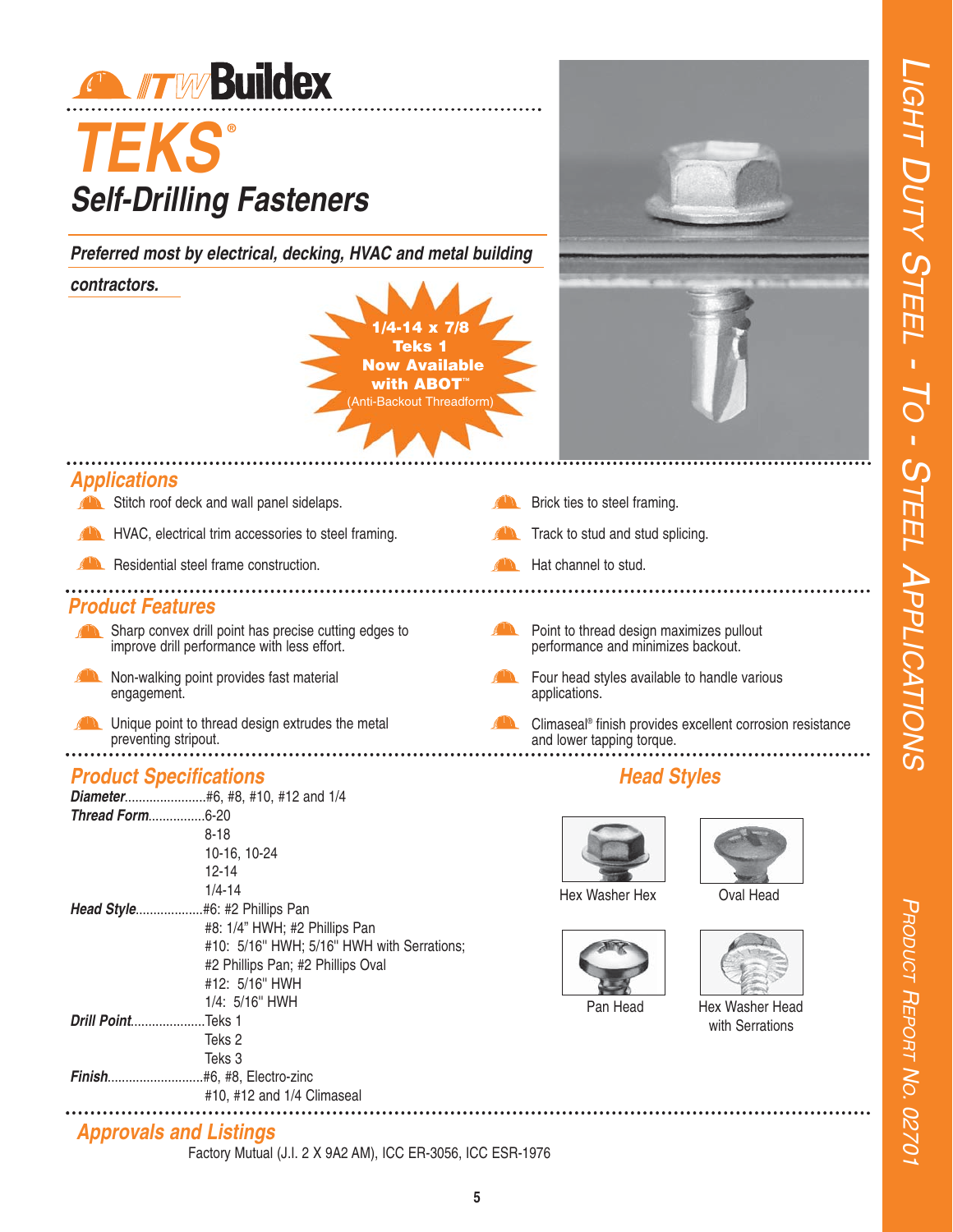## *TEKS SELF-DRILLING FASTENERS ®*

#### Product Report No. 02701

|                                                                                                                      | Part            |                         | <b>Head</b>  | <b>Drill</b> | <b>Drill &amp; Tap</b> | <b>Max. Material</b> | <b>Box</b> |                                     |
|----------------------------------------------------------------------------------------------------------------------|-----------------|-------------------------|--------------|--------------|------------------------|----------------------|------------|-------------------------------------|
| <b>Selector</b>                                                                                                      | <b>Number</b>   | <b>Description</b>      | <b>Style</b> | <b>Point</b> | <b>Capacity</b>        | <b>Attachments</b>   | Qty        | <b>Applications</b>                 |
| <b>Guide</b>                                                                                                         | 1208200         | 6-20 x 3/8"             | Pan          | #2           | $.036 - .100$          | .100                 | 20,000     | • HVAC, electrical trim accessories |
|                                                                                                                      | 1563200         | 6-20 x 3/8"             | <b>HWH</b>   | $\#2$        | $.036 - .100$          |                      | 20,000     | to steel framing                    |
|                                                                                                                      | 1527200         | 6-20 x 1/2"             | Pan          | #2           | $.036 - .100$          |                      | 20,000     | • Residential steel frame           |
|                                                                                                                      | 1210200         | 8-18 x 1/2"             | Pan          | #2           | $.036 - .100$          | .205                 | 10,000     |                                     |
|                                                                                                                      | 1213200         | 8-18 x 3/4"             | Pan          | #2           | $.036 - .100$          | .455                 | 10,000     | construction                        |
|                                                                                                                      | 1218200         | $8 - 18 \times 1$ "     | Pan          | #2           | $.036 - .100$          | .705                 | 8,000      | • Track to stud                     |
|                                                                                                                      | 1196200         | 8-18 x 1/2"             | <b>HWH</b>   | #2           | $.036 - .100$          | .205                 | 10,000     | . Hat channel to stud               |
|                                                                                                                      | 1199200         | 8-18 x 5/8"             | <b>HWH</b>   | #2           | $.036 - .100$          | .330                 | 10,000     | • Stud splicing                     |
|                                                                                                                      | 1200200         | 8-18 x 3/4"             | <b>HWH</b>   | #2           | $.036 - .100$          | .455                 | 10,000     |                                     |
|                                                                                                                      | 1202200         | $8-18 \times 1$ "       | <b>HWH</b>   | #2           | $.036 - .100$          | .705                 | 8,000      |                                     |
| <b>Contractor Contractor Contractor Contractor Contractor Contractor Contractor Contractor Contractor Contractor</b> | 1204200         | 8-18 x 1-1/2"           | <b>HWH</b>   | #2           | $.036 - .100$          | 1.205                | 4.000      |                                     |
|                                                                                                                      | 1107053         | $10-16 \times 3/4$ "    | <b>HWH</b>   | #1           | $.018 - .095$          | .220                 | 5,000      | · Stitching roof deck, wall panel   |
|                                                                                                                      | 1109053         | 12-14 x 3/4"            | <b>HWH</b>   | #1           | .018-.095              | .205                 | 4,000      | sidelaps or duct work               |
|                                                                                                                      | 1399053         | $1/4 - 14 \times 7/8$ " | <b>HWH</b>   | #1           | .018-.095              | .380                 | 5,000      |                                     |
| <b>MARTIN</b>                                                                                                        | 1398000         | 10-16 x 1/2"            | Pan          | #3           | $.036 - .175$          | .150                 | 10,000     |                                     |
|                                                                                                                      | 1541000         | 10-16 X 5/8"            | Pan          | #3           | .036-.175              | .200                 | 5,000      | • Clips, duct straps, brick ties or |
|                                                                                                                      | 1224000         | 10-16 x 3/4"            | Pan          | #3           | $.036 - .175$          | .325                 | 5,000      | accessories to steel framing        |
|                                                                                                                      | 1542000         | 10-16 x 3/4"            | Oval         | #3           | .036-.175              | .325                 | 5,000      |                                     |
|                                                                                                                      | 1397000         | $10-16 \times 1/2$ "    | <b>HWH</b>   | #3           | $.036 - .175$          | .150                 | 5,000      |                                     |
|                                                                                                                      | 1127000         | $10-16 \times 5/8$ "    | <b>HWH</b>   | #3           | $.036 - .175$          | .200                 | 5,000      |                                     |
|                                                                                                                      | 1128000         | 10-16 x 3/4"            | <b>HWH</b>   | #3           | .036-.175              | .325                 | 5,000      |                                     |
|                                                                                                                      | 1129000         | $10-16 \times 1$ "      | <b>HWH</b>   | #3           | .036-.175              | .575                 | 5,000      |                                     |
|                                                                                                                      | 1544000         | $10 - 16 \times 1$ "    | Oval         | #3           | .036-.175              | .575                 | 5,000      |                                     |
|                                                                                                                      | 1545000         | $10-16 \times 1$ "      | Pan          | #3           | .036-.175              | .575                 | 5,000      |                                     |
|                                                                                                                      | 1130000         | $10-16 \times 1-1/4$ "  | <b>HWH</b>   | #3           | $.036 - .175$          | .825                 | 4,000      |                                     |
|                                                                                                                      | 1546000         | $10-16 \times 1-1/4$ "  | Oval         | #3           | .036-.175              | .825                 | 5,000      |                                     |
|                                                                                                                      | 1131000         | $10-16 \times 1-1/2$ "  | <b>HWH</b>   | #3           | .036-.175              | 1.075                | 3,000      |                                     |
|                                                                                                                      | 1550000         | 10-24 x 3/4"            | <b>HWH</b>   | #3           | .036-.175              | .323                 | 5,000      |                                     |
| * With serrations                                                                                                    | 1551000         | $10-24 \times 1$ "      | <b>HWH</b>   | #3           | .036-.175              | .575                 | 5,000      |                                     |
| under head.                                                                                                          | <b>†1786200</b> | 10-24 x 5/8"            | *HWH         | #2           | .036-.175              | .200                 | 5,000      | • Vibration resistance:             |
| † Electro-zinc finish.                                                                                               | <b>+1707200</b> | 10-16 x 3/4"            | *HWH         | #3           | .036-.175              | .323                 | 5,000      | <b>HVAC Applications.</b>           |
|                                                                                                                      | <b>†1821200</b> | 10-16 x 3/4"            | *HWH         | #3           | .036-.175              | .323                 | 5,000      |                                     |

#### *Performance Data*

|                 | <b>PULLOUT VALUES (average lbs. ultimate)</b> |     |                                        |     |     |                     |      |      |      |  |  |  |  |
|-----------------|-----------------------------------------------|-----|----------------------------------------|-----|-----|---------------------|------|------|------|--|--|--|--|
| <b>Fastener</b> |                                               |     |                                        |     |     | <b>Steel Gauge</b>  |      |      |      |  |  |  |  |
| Dia.            | Pt.                                           | 26  | 22<br>12<br>24<br>20<br>18<br>16<br>14 |     |     |                     |      |      |      |  |  |  |  |
| #6              | 2                                             | 120 | 183                                    | 248 | 296 | 471                 | 679  | 847  |      |  |  |  |  |
| #8              | 2                                             | 119 | 193                                    | 265 | 298 | 491                 | 703  | 959  |      |  |  |  |  |
|                 |                                               | 148 | 241                                    | 311 | 357 | 565                 | 826  | 1111 | 1796 |  |  |  |  |
| #10-16          | 3                                             | 124 | 208                                    | 266 | 299 | 499                 | 708  | 967  | 1474 |  |  |  |  |
| #12             |                                               | 159 | 261                                    | 338 | 390 | 649                 | 908  | 1259 | 1949 |  |  |  |  |
| 1/4             |                                               | 208 | 329                                    | 428 | 562 | 800                 | 1151 |      |      |  |  |  |  |
|                 |                                               |     | ------                                 |     |     | $\bullet$ $\bullet$ |      |      |      |  |  |  |  |

| <b>SHEET STEEL GAUGES</b>                                                  |  |    |  |    |    |    |  |    |  |  |  |
|----------------------------------------------------------------------------|--|----|--|----|----|----|--|----|--|--|--|
| Gauge No.                                                                  |  | 14 |  | 18 | 20 | 22 |  | 26 |  |  |  |
| Decimal Equivalent   105"   075"   060"   048"   036"   030"   024"   018" |  |    |  |    |    |    |  |    |  |  |  |

The values listed are ultimate averages achieved under laboratory conditions and apply to Buildex manufactured fasteners only. Appropriate safety factors should be applied to these values for design purposes.

#### *Installation Guidelines*

- A Standard screwgun with a depth sensitive nosepiece should be used to install Teks. For optimal fastener performance, the screwgun should be a minimum of 4 amps and have a RPM range of 0-2500.
	- Adjust the screwgun nosepiece to properly seat the fastener.
- New magnetic sockets must be correctly set before use. Remove chip build-up as needed.



1349 West Bryn Mawr Avenue Itasca, Illinois<sup>60143</sup> 630-595-3500 Fax: 630-595-3549 www.itwbuildex.com

| <b>FASTENER VALUES</b> |                |                  |                 |  |  |  |  |  |  |  |  |
|------------------------|----------------|------------------|-----------------|--|--|--|--|--|--|--|--|
| <b>Fastener</b>        | <b>Tensile</b> | <b>Shear</b>     | <b>Torque</b>   |  |  |  |  |  |  |  |  |
| (dia-tpi)              | (lbs. min.)    | (avg. lbs. ult.) | (min. in. lbs.) |  |  |  |  |  |  |  |  |
| $6 - 20$               | 1285           | 750              | 25              |  |  |  |  |  |  |  |  |
| $8 - 18$               | 1545           | 1000             | 42              |  |  |  |  |  |  |  |  |
| $10 - 16$              | 1936           | 1400             | 61              |  |  |  |  |  |  |  |  |
| $10 - 24$              | 2702           | 1500             | 65              |  |  |  |  |  |  |  |  |
| $12 - 14$              | 2778           | 2000             | 92              |  |  |  |  |  |  |  |  |
| $1/4 - 14$             | 4060           | 2600             | 150             |  |  |  |  |  |  |  |  |

|                 | <b>SHEAR VALUES (average lbs. ultimate)</b> |                             |                                  |     |      |      |      |      |  |  |  |  |  |
|-----------------|---------------------------------------------|-----------------------------|----------------------------------|-----|------|------|------|------|--|--|--|--|--|
| <b>Fastener</b> |                                             | <b>Steel Gauge (lapped)</b> |                                  |     |      |      |      |      |  |  |  |  |  |
| Dia.            | Pt.                                         | 26                          | 22<br>20<br>14<br>24<br>18<br>16 |     |      |      |      |      |  |  |  |  |  |
| #6              | 2                                           | 278                         | 466                              | 526 | 758  | 845  |      |      |  |  |  |  |  |
| #8              | 2                                           | 294                         | 496                              | 560 | 740  | 1060 |      |      |  |  |  |  |  |
| #10             |                                             | 398                         | 584                              | 659 | 884  | 1374 |      |      |  |  |  |  |  |
|                 | 3                                           |                             | 455                              | 526 | 728  | 1266 | 1540 | 1552 |  |  |  |  |  |
| #12             |                                             | 432                         | 703                              | 753 | 1018 | 1452 |      |      |  |  |  |  |  |
| 1/4             |                                             | 511                         | 849                              | 885 | 1244 | 1764 |      |      |  |  |  |  |  |

- The fastener is fully seated when the head is flush with the work surface.
- $\sqrt{1}$ Overdriving may result in torsional failure of the fastener or stripout of the substrate.
- The fastener must penetrate beyond the metal structure a minimum of 3 pitches of thread.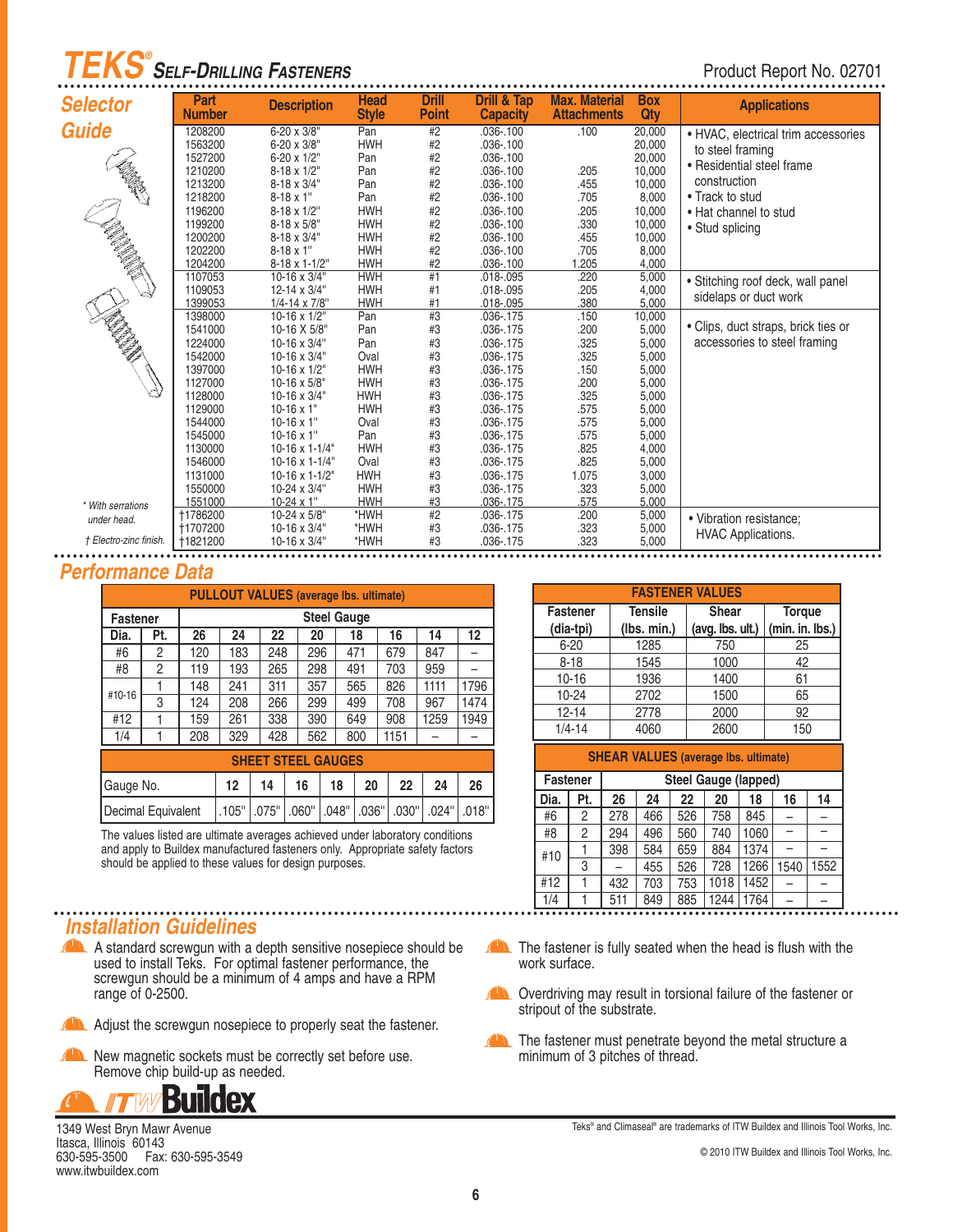# *TEKS SELF-DRILLING FASTENERS ®*

#### *Selector Guide*

|   | Part<br><b>Number</b> | <b>Description</b>          | <b>Head</b><br><b>Style</b> | <b>Drill</b><br><b>Point</b> | <b>Drill &amp; Tap</b><br><b>Capacity</b> | <b>Max. Material</b><br><b>Attachment</b> | <b>Box</b><br>Qty | <b>Applications</b>            |
|---|-----------------------|-----------------------------|-----------------------------|------------------------------|-------------------------------------------|-------------------------------------------|-------------------|--------------------------------|
|   | 1134000               | 12-14 $\times$ 3/4"         | HWH                         | #3                           | .036-.210                                 | .270                                      | 5,000             | • Roof deck to steel framing   |
|   | 1136000               | $12 - 14 \times 1$ "        | <b>HWH</b>                  | #3                           | .036-.210                                 | .520                                      | 4,000             |                                |
|   | 1120000               | $12 - 14 \times 1 - 1/4$ "  | <b>HWH</b>                  | #2                           | .036-.210                                 | .550                                      | 4,000             | • Wall panel to girt           |
|   | 1123000               | $12 - 14 \times 1 - 1/2$ "  | <b>HWH</b>                  | #2                           | .036-.210                                 | .800                                      | 2,500             |                                |
|   | 1140000               | $12 - 14 \times 2$ "        | <b>HWH</b>                  | #3                           | .036-.210                                 | 1.450                                     | 2,000             | • Duct work to steel framing   |
|   | 1553000               | 12-14 X 2-1/2"              | <b>HWH</b>                  | #3                           | .036-.210                                 | 1.950                                     | 1,000             |                                |
|   | 1143000               | $12 - 14 \times 3$ "        | <b>HWH</b>                  | #3                           | .036-.210                                 | 2.450                                     | 1,000             | • Accessories to steel framing |
|   | 1146000               | $12 - 14 \times 4$ "        | <b>HWH</b>                  | #3                           | .036-.210                                 | 3.450                                     | 500               |                                |
| N | 1147000               | $1/4 - 14 \times 3/4$ "     | <b>HWH</b>                  | #3                           | .036-.210                                 | .210                                      | 3,000             | • Clip to steel framing        |
|   | 1149000               | $1/4 - 14 \times 1$ "       | <b>HWH</b>                  | #3                           | .036-.210                                 | .400                                      | 2,500             |                                |
|   | 1150000               | $1/4 - 14 \times 1 - 1/4$ " | <b>HWH</b>                  | #3                           | $.036 - .210$                             | .650                                      | 2,000             | • Retrofit framing             |
|   | 1152000               | $1/4 - 14 \times 1 - 1/2$ " | <b>HWH</b>                  | #3                           | .036-.210                                 | .900                                      | 2,000             |                                |
|   | 1155000               | $1/4 - 14 \times 2$ "       | <b>HWH</b>                  | #3                           | .036-.210                                 | 1.400                                     | 1,500             |                                |
|   | 1554000               | $1/4 - 14 \times 2 - 1/2$ " | <b>HWH</b>                  | #3                           | .036-.210                                 | 1.900                                     | 1,000             |                                |
|   | 1157000               | $1/4 - 14 \times 3$ "       | <b>HWH</b>                  | #3                           | .036-.210                                 | 2.400                                     | 1.000             |                                |
|   | 1304000               | $1/4 - 14 \times 4$ "       | <b>HWH</b>                  | #3                           | .036-.210                                 | 3.400                                     | 500               |                                |
|   | 1586000               | $1/4 - 14 \times 3/4$ "     | *HWH                        | #3                           | .036-.210                                 | .250                                      | 3,000             | • Commercial overhead steel    |
|   | 1587000               | $1/4 - 14 \times 1$ "       | *HWH                        | #3                           | .036-.210                                 | .500                                      | 2,500             | doors, hinges & latches.       |

\* 7/16" Across Flats HWH with serrations under head.

#### *Performance Data*

|      | <b>PULLOUT VALUES (average lbs. ultimate)</b> |     |                    |     |     |     |     |      |      |      |  |  |  |
|------|-----------------------------------------------|-----|--------------------|-----|-----|-----|-----|------|------|------|--|--|--|
|      | <b>Fastener</b>                               |     | <b>Steel Gauge</b> |     |     |     |     |      |      |      |  |  |  |
| Dia. | Pt.                                           | 26  | 24                 | 22  | 20  | 18  | 16  | 14   | 12   | 3/16 |  |  |  |
| 12   | 2                                             | 156 | 243                | 283 | 375 | 605 | 848 | 1181 | 1856 | 3520 |  |  |  |
|      | 3                                             | 142 | 211                | 289 | 341 | 551 | 757 | 1063 | 1631 | 2998 |  |  |  |
| 1/4  | 3                                             | 141 | 231                | 293 | 346 | 613 | 880 | 1145 | 1858 | 4550 |  |  |  |

|                              | <b>FASTENER VALUES</b>        |                                  |                                  |  |  |  |  |  |  |  |  |
|------------------------------|-------------------------------|----------------------------------|----------------------------------|--|--|--|--|--|--|--|--|
| <b>Fastener</b><br>(dia-tpi) | <b>Tensile</b><br>(lbs. min.) | <b>Shear</b><br>(avg. lbs. ult.) | <b>Torque</b><br>(min. in. lbs.) |  |  |  |  |  |  |  |  |
| 12-14                        | 2778                          | 2000                             | 92                               |  |  |  |  |  |  |  |  |
| $1/4 - 14$                   | 4060                          | 2600                             | 150                              |  |  |  |  |  |  |  |  |

|      | <b>SHEAR VALUES (average lbs. ultimate)</b> |     |                                        |     |     |                             |      |      |      |  |  |  |  |  |
|------|---------------------------------------------|-----|----------------------------------------|-----|-----|-----------------------------|------|------|------|--|--|--|--|--|
|      | <b>Fastener</b>                             |     |                                        |     |     | <b>Steel Gauge (lapped)</b> |      |      |      |  |  |  |  |  |
| Dia. | Pt.                                         | 26  | 22<br>24<br>12<br>14<br>20<br>18<br>16 |     |     |                             |      |      |      |  |  |  |  |  |
| 12   | 2                                           | 365 | 600                                    | 623 | 898 | 1370                        | 1758 | 2138 | 2202 |  |  |  |  |  |
|      | 3                                           | ۰   | ٠                                      |     | 769 | 1358                        | 1620 | 1970 | 1986 |  |  |  |  |  |
| 1/4  | 3                                           | ۰   | $\overline{\phantom{a}}$               |     | 930 | 1442                        | 2100 | 2584 | 2650 |  |  |  |  |  |

| <b>SHEET STEEL GAUGES</b>                                                       |  |    |    |    |                 |         |    |    |  |  |
|---------------------------------------------------------------------------------|--|----|----|----|-----------------|---------|----|----|--|--|
| Gauge No.                                                                       |  | 14 | 16 | 18 | 20 <sub>1</sub> | $22 \,$ | 24 | 26 |  |  |
| Decimal Equivalent 105"   .075"   .060"   .048"   .036"   .030"   .024"   .018" |  |    |    |    |                 |         |    |    |  |  |

The values listed are ultimate averages achieved under laboratory conditions and apply to Buildex manufactured fasteners only. Appropriate safety factors should be applied to these values for design purposes.

### *Installation Guidelines*

- $\sqrt{2}$ A standard screwgun with a depth sensitive nosepiece should be used to install Teks. For optimal fastener performance, the screwgun should be a minimum of 6 amps and have an RPM range of 0-2500.
	- Adjust the screwgun nosepiece to properly seat the fastener.
- New magnetic sockets must be correctly set before use. Remove chip build-up as needed.



1349 West Bryn Mawr Avenue Itasca, Illinois<sup>60143</sup> 630-595-3500 Fax: 630-595-3549 www.itwbuildex.com

- The fastener is fully seated when the head is flush with **A** the work surface.
- Overdriving may result in torsional failure of the fastener or stripout of the substrate.
- The fastener must penetrate beyond the metal structure a minimum of 3 pitches of thread.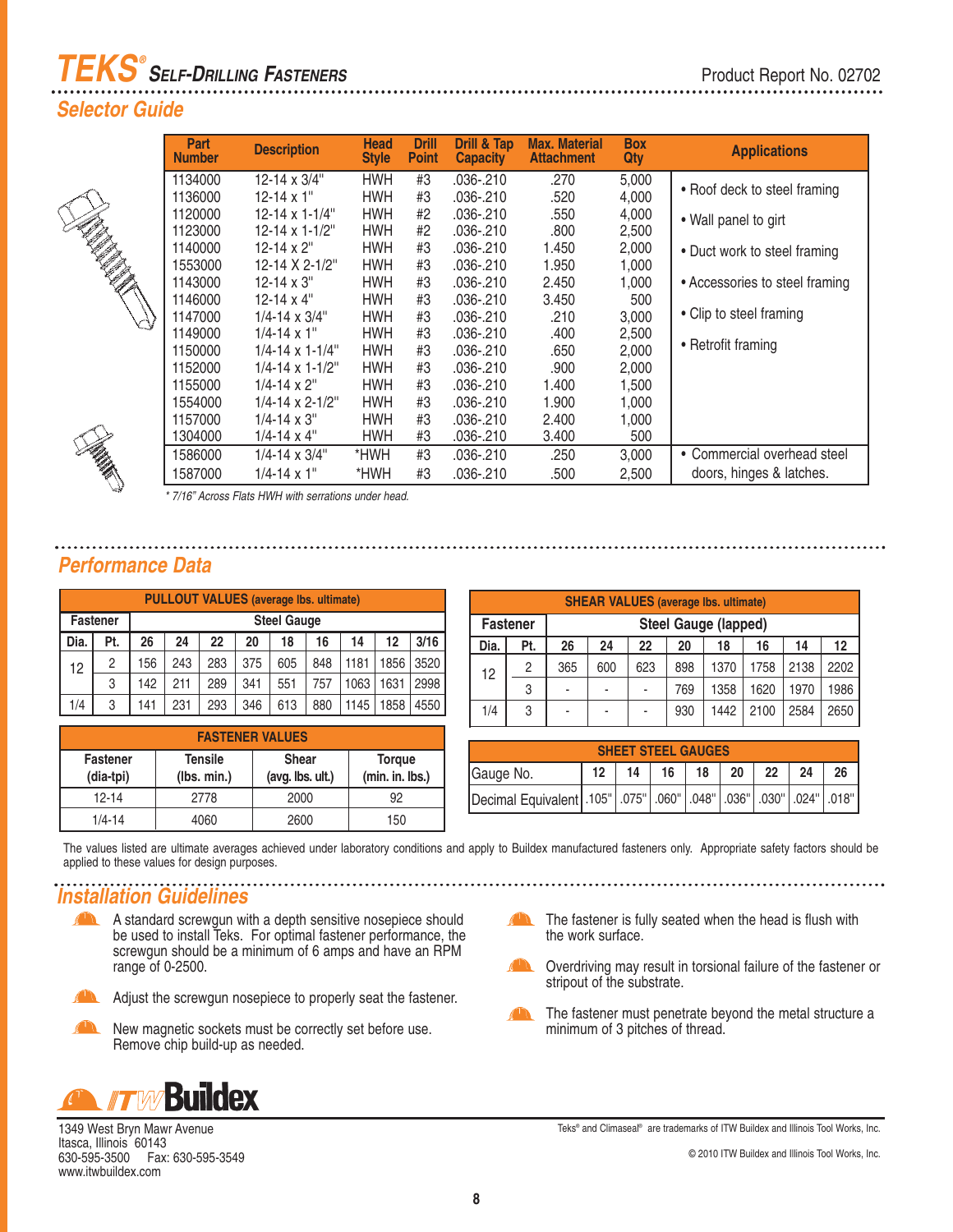

## *TEKS* **®** *Self-Drilling Fasteners*

*First in performance!! Over 40 years of consistent drilling. The original self-drillers for heavy duty applications.*



### *Applications*

- Metal deck to structural steel or bar joist.
- Clips to structural steel or bar joist.
- Liner panels to structural steel or bar joist.

#### *Product Features*

- **The Unique double fluted point has precise cutting edges to** improve drill performance in 1/4" thru 1/2" steel.
- $\sqrt{1}$ Engineered for fast drilling and smooth tapping with less effort.
- Climaseal® finish provides excellent corrosion resistance and lower tapping torque.

### *Product Specifications*

| Diameter#12, 1/4                |                     |
|---------------------------------|---------------------|
| <b>Thread Form12-24, 1/4-28</b> |                     |
|                                 |                     |
|                                 | 1/4: 5/16" HWH      |
|                                 | $1/4$ : $3/8$ " HWH |
| <b>Drill PointTeks 4</b>        |                     |
|                                 | Teks 4.5            |
|                                 | Teks 5              |
| FinishClimaseal                 |                     |
|                                 |                     |



Factory Mutual (J.I. 2 X 9A2 AM), ICC ER-3056, ICC ESR-1976

- 
- Accessories to structural steel or bar joist.
	- Longer length fasteners can be used in retrofit clip and sheet applications.
	- Attachments up to 7.2'' of material including 1/2'' steel.
	- 1/4 Diameter has notched threads to reduce tapping torque.

## *Head Style*



Hex Washer Head